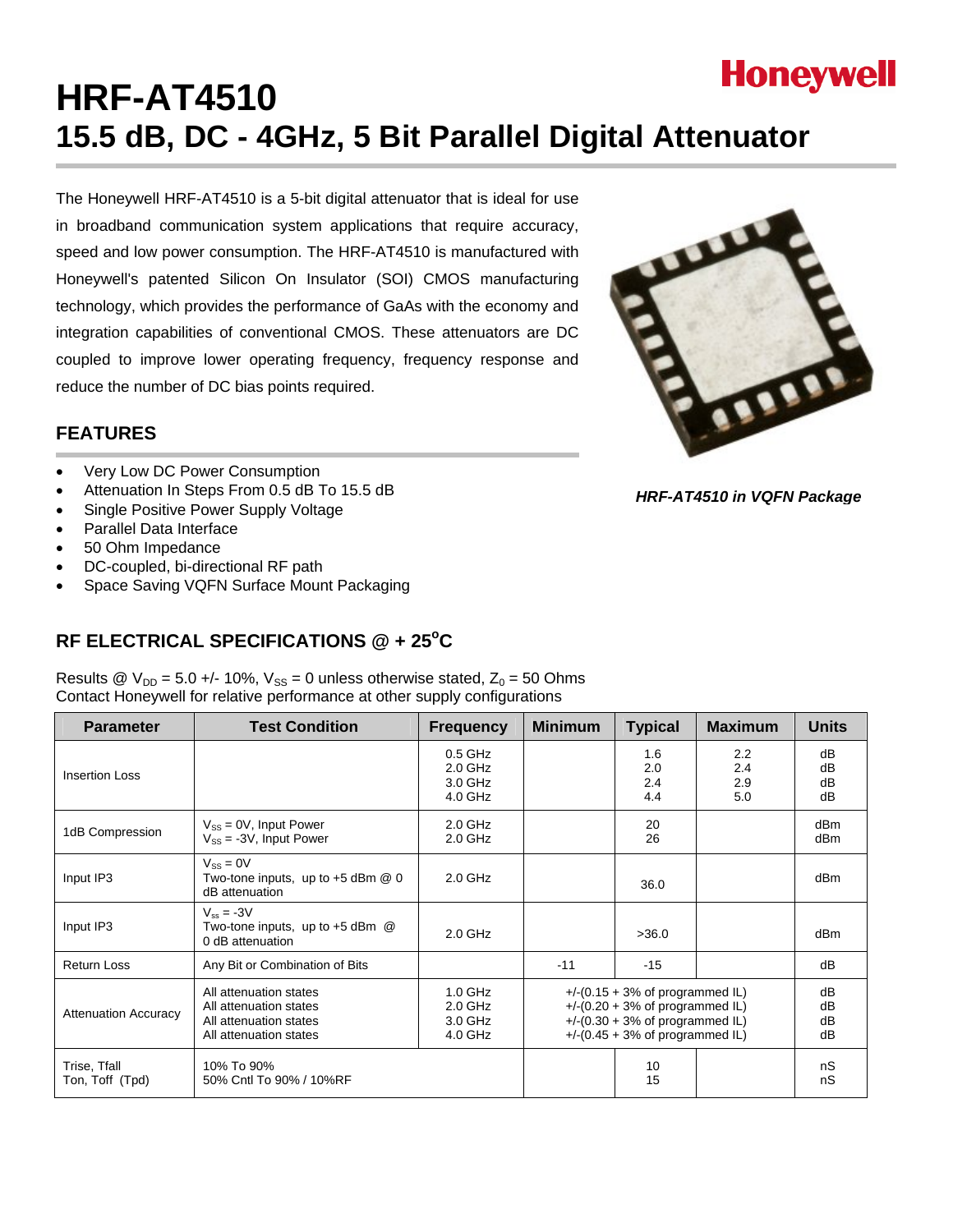### **FUNCTIONAL SCHEMATIC**



### **DC ELECTRICAL SPECIFICATIONS @ + 25°C**

| <b>Parameter</b>      | <b>Minimum</b> | <b>Typical</b> | <b>Maximum</b>  | <b>Units</b> |
|-----------------------|----------------|----------------|-----------------|--------------|
| V <sub>DD</sub>       | 3.3            | 5.0            | 5.5             |              |
| $V_{SS}$              | $-5.0$         |                |                 |              |
| I <sub>DD</sub>       |                | < 5.0          | 50              | uA           |
| CMOS Logic level (0)  |                |                | 0.8             |              |
| CMOS Logic level (1)  | $V_{DD} - 0.8$ |                | V <sub>DD</sub> |              |
| Input Leakage Current |                |                | 10              | uA           |

Note 1, the performance curves are for  $V_{DD} = +5.0 +/- 10\%$ 

### **ABSOLUTE MAXIMUM RATINGS1**

| <b>Parameter</b>                  | <b>Absolute Maximum</b>       | <b>Units</b> |
|-----------------------------------|-------------------------------|--------------|
| Input Power                       | $+35$                         | dBm          |
| $V_{DD}$                          | $+6.0$                        |              |
| $V_{SS}$                          | $-5.5$                        |              |
| ESD Voltage <sup>2</sup>          | 400                           |              |
| <b>Operating Temperature</b>      | $-40$ To $+85$                | Degrees C    |
| Storage Temperature               | $-65$ To $+125$               | Degrees C    |
|                                   |                               |              |
| <b>Moisture Sensitivity Level</b> | Level 1                       |              |
| Digital Inputs                    | $V_{DD}$ +0.6 max to -0.6 min |              |

Note 1 - Operation of this device beyond any of these parameters may cause permanent damage.

Note 2 - Although the HRF-AT4510 contains ESD protection circuitry on all digital inputs, precautions should be taken to ensure that the Absolute Maximum Ratings are not exceeded.

**Latch-Up:** Unlike conventional CMOS digital attenuators, Honeywell's HRF-AT4510 is immune to latch-up.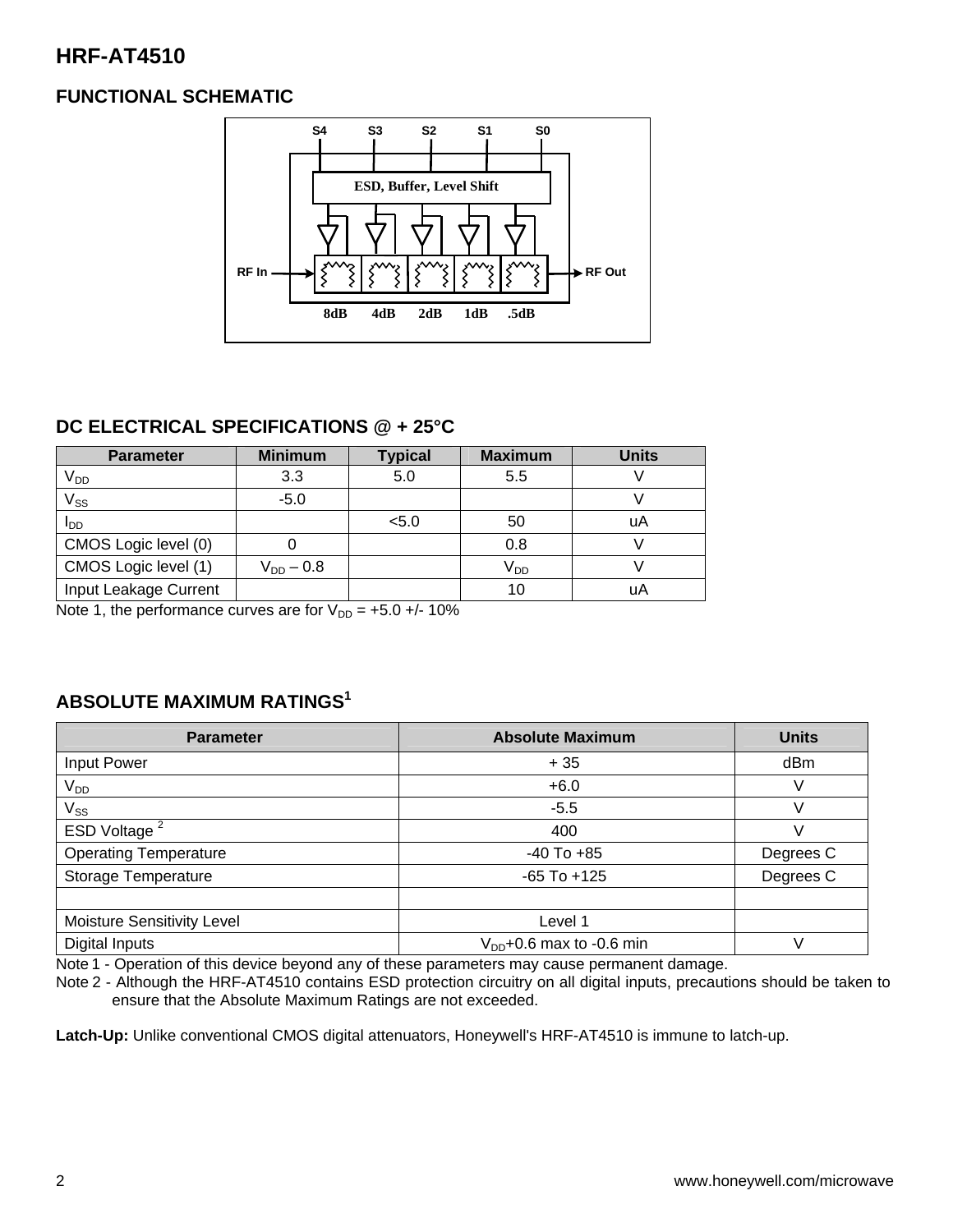### **PIN CONFIGURATIONS**

| Pin | <b>Function</b> | Pin | <b>Function</b>  |
|-----|-----------------|-----|------------------|
| 1   | VDD             | 13  | <b>GROUND</b>    |
| 2   | <b>GROUND</b>   | 14  | <b>GROUND</b>    |
| 3   | <b>GROUND</b>   | 15  | <b>RF OUTPUT</b> |
| 4   | <b>RF INPUT</b> | 16  | <b>GROUND</b>    |
| 5   | <b>GROUND</b>   | 17  | VSS              |
| 6   | <b>GROUND</b>   | 18  | <b>GROUND</b>    |
| 7   | <b>GROUND</b>   | 19  | S <sub>0</sub>   |
| 8   | <b>GROUND</b>   | 20  | S <sub>1</sub>   |
| 9   | <b>GROUND</b>   | 21  | S <sub>2</sub>   |
| 10  | <b>GROUND</b>   | 22  | S <sub>3</sub>   |
| 11  | <b>GROUND</b>   | 23  | S <sub>4</sub>   |
| 12  | <b>GROUND</b>   | 24  | <b>OPEN</b>      |

**Note**: Bottom ground plate must be grounded for proper RF performance.

### **TRUTH TABLE**

| <b>S4</b> | <b>S3</b> | <b>S2</b> | S1 | S <sub>0</sub> | <b>Output</b>                                                          |
|-----------|-----------|-----------|----|----------------|------------------------------------------------------------------------|
|           |           |           |    |                | Reference Input<br>$0.5$ dB<br>1 dB<br>2 dB<br>4 dB<br>8 dB<br>15.5 dB |

Operation: Data on parallel input "S" pins are independently buffered and presented to the RF attenuator circuits. "0" = CMOS Low, "1" = CMOS High.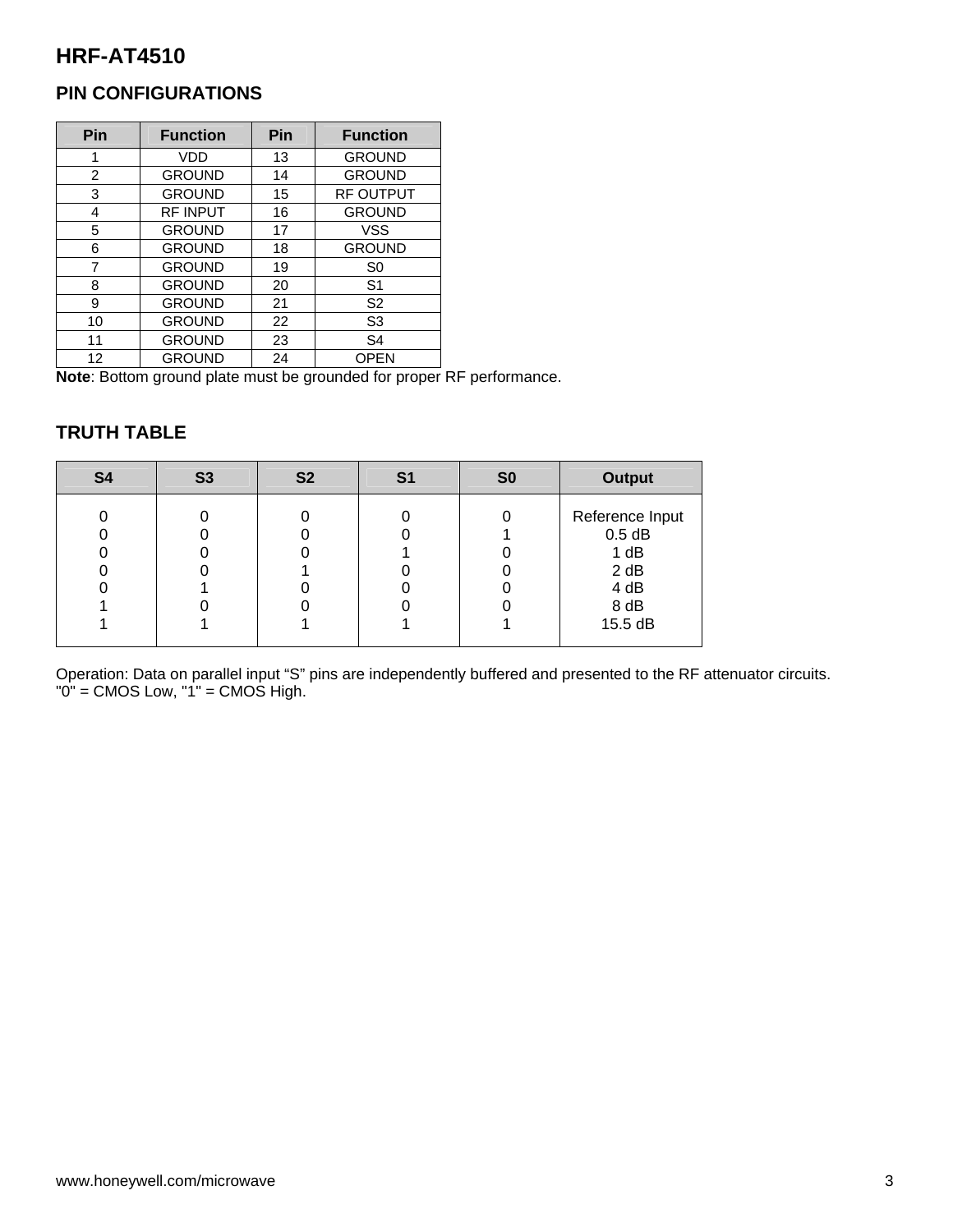### **PERFORMANCE CURVES**

#### **Insertion Loss**



#### **Return Loss**

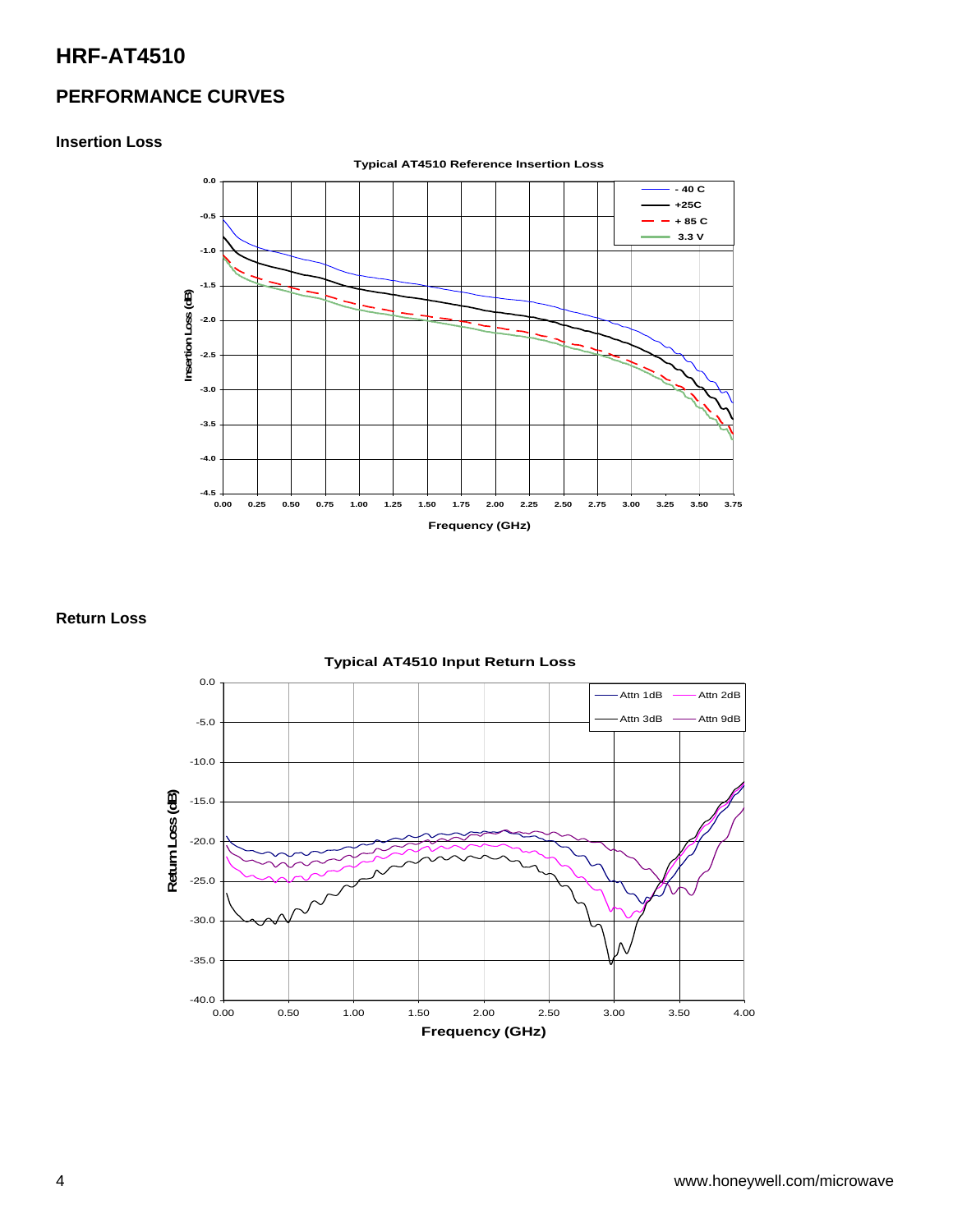**Step Accuracy** 



#### **Typical AT4510 Step Accuracy**

**Relative Accuracy** 

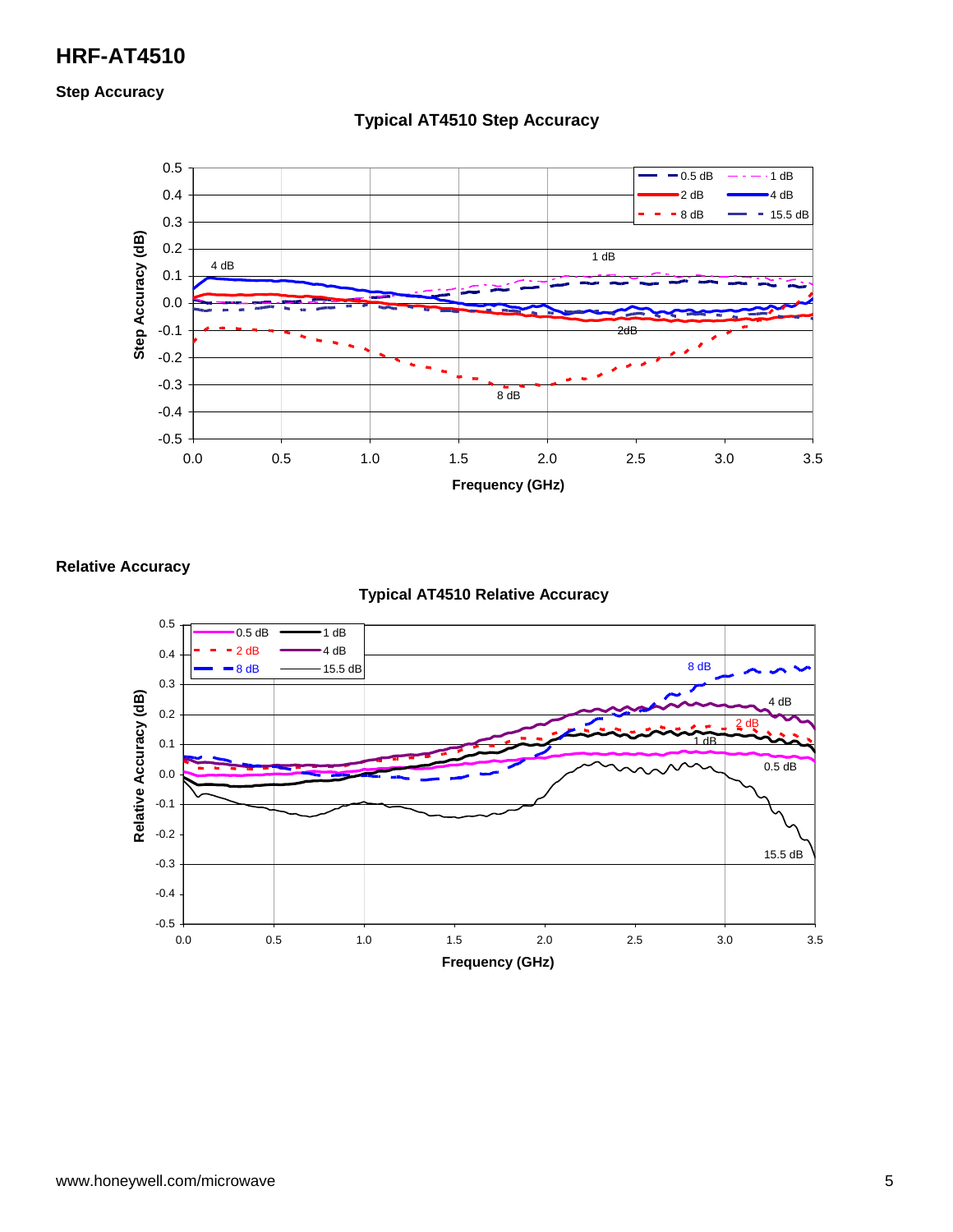### **PACKAGE OUTLINE DRAWING**



#### **LEAD FINISH**

The package leads are Tin Lead (SnPb).

### **CIRCUIT APPLICATION INFORMATION**

2.70

 $0.20$  $---$ 

 $b/2$  $\overline{\phantom{a}}$ 

E<sub>2</sub>

k

L

 $\mathsf N$ 

**ND** 

**NE** 

 $\mathsf X$ 

2.80 2.90

 $0.35$  0.40 0.45

24

6

6

 $-$ 

These attenuators require a DC reference to ground. They may not operate properly when AC coupled on both the RF input and output without a DC ground reference provided as part of the circuit. See Application Note AN311 at www.honeywell.com/microwave.